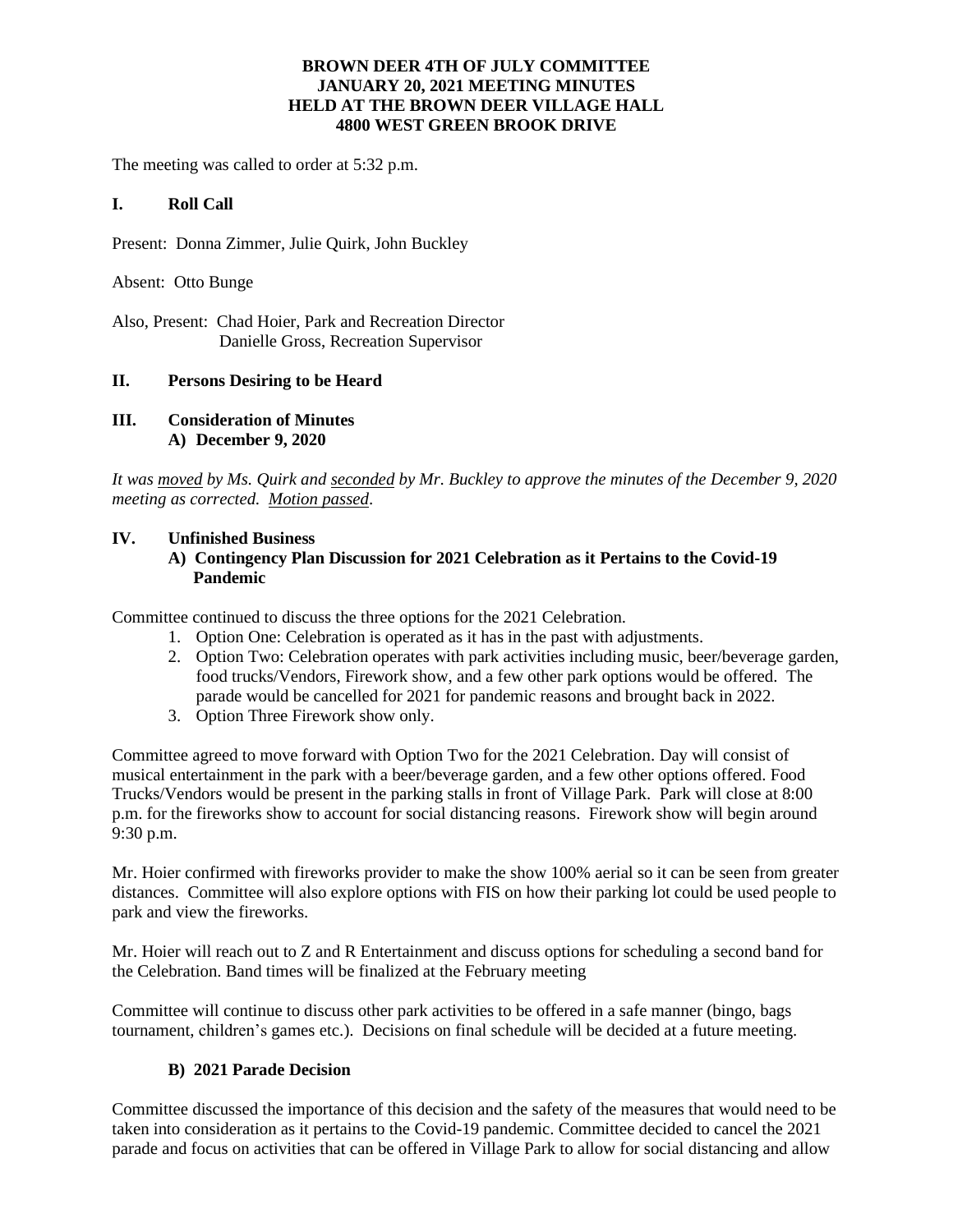participants to feel comfortable in participating.

*It was moved by Mr. Buckley and seconded by Ms. Quirk to cancel the 2021 4th of July Parade. Motion unanimously passed.*

## **C) Food Truck/Vendor Agreement Letter Approval**

Mr. Buckley reviewed the Food Truck/Vendor Agreement Letter with the Committee highlighting that the Committee will receive 15% of the Vendors gross sales for the day.

Committee agreed to move forward with the collection of the 15% from each vendor that participates.

Mr. Buckley will finalize verbal commitments from each vendor and Mr. Hoier will begin to put together packets that will be mailed to the Vendors. Packets will include letter of agreement, peddler license application and background check information.

# **V. New Business A) Community Events Timetable**

Mr. Hoier reviewed the timetable for the Community Events Program. He also informed the Committee that he has reached out to Phil Fritche from Express News to prepare a proposal for this years Program. Additional information on a proposal will be discussed at the February meeting.

## **B) Equipment Rental and Beer Vendor Quotes**

Mr. Hoier said that he would solicit a quote from Brookfield Party Rental and Beer Capitol for pricing on equipment and beer for the Celebration. Final decisions will be made at the February meeting.

### **C) 2021 Fireworks Proposal Update**

Mr. Hoier informed the Committee that he has been in touch with Jonny and he has begun to put together a proposal. Mr. Hoier also stated, they talked about making the show all aerial style shell so show could be viewed at greater distances due to the closing of the Park at 8:00 p.m. to account for proper social distancing.

### **VI. Committee Reports**

### **A) Fundraising**

Mr. Quirk reviewed the business fundraising letter draft that will be mailed to local businesses in January and March. Discussion followed.

Mr. Hoier said that the first letter will go out in the mail by the end of the week.

Committee also discussed developing a t-shirt as a fundraiser for this year. Ms. Quirk said that she would work on a design to bring the Committee at the February meeting. Mr. Hoier said that he would reach out to Eggers Imprint on additional information and printing for the shirts.

Mr. Hoier stated that the Water Department is on board again with the Round Up Your Water Bill fundraiser. They are just waiting on updated language for this year's bills.